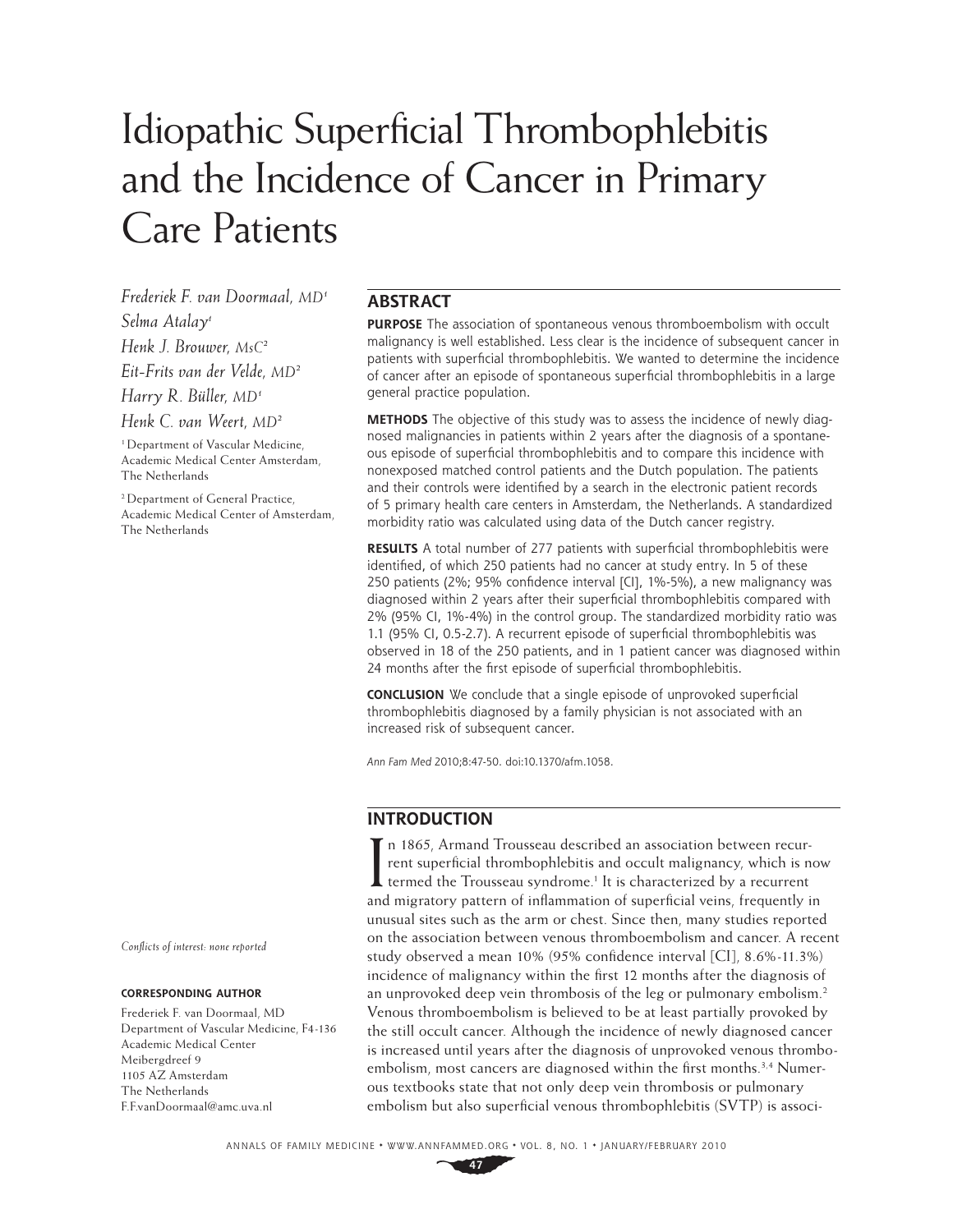ated with occult malignancy. Careful analysis of the literature shows, however, that so far only case reports have described this association.

We therefore performed a study to determine the incidence of newly diagnosed malignancies during a 2-year follow-up period after a first episode of unprovoked SVTP in a large general practice population. The incidence of cancer was compared with that in a cohort of practice-, age-, and sex-matched control patients without SVTP and to the incidence of cancer in the Dutch population.

## **METHODS**

In the Dutch health care system, every citizen is enrolled by a family physician, who keeps health records and functions as a gatekeeper to secondary care. This family physician is consulted for any health problem for which medical care is needed. Family physicians treat approximately 94% of the health problems themselves and refer, if necessary.<sup>5</sup>

The electronic patient records of 5 health care centers (28 family physicians) are stored anonymously at the Department of General Practice in the Academic Medical Center, Amsterdam, the Netherlands, and were available for the study analyses. In this register is recorded relevant information of all contacts between the physician and patients. The *International Classification of Primary Care (ICPC)* is used for diagnostic coding, the World Health Organization's Anatomical Therapeutic Chemical Classification System codes are used for medication coding. We analyzed anonymous data of approximately 38,000 adult patients for the study reported here The inception period was from January 1995 until December 2004.

#### **Identification of Case and Control Groups**

The medical records were searched for episodes of SVTP using diagnostic coding and truncated keywords (t(h)romb\*, phleb\* and fleb\*). Family physicians diagnosed SVTP clinically according to the rules of *ICPC*: "signs of inflammation along a superficial vein." The medical records were checked by 2 investigators independently to determine whether the record did report SVTP. Where there was more than 1 possible diagnosis, SVTP had to be first on the list to be included in the study. The date of diagnosis of SVTP was taken as the index date. SVTP associated with venous catheters or recent surgery as noted in the medical records were considered to be provoked and therefore excluded. We manually reviewed all consultations during the month after the event to exclude misclassified cases. For each SVTP patient, we selected 2 control patients for whom there was no history of

venous thrombosis or SVTP, matched for family physician, sex, and age. No other patient characteristics to control for possible cofounding could be extracted from the source database.

### **Follow-up**

Family physicians register all malignancies with the date of diagnosis in the problem lists of the medical records of all patients. Because of the seriousness of the disease, it was assumed that all diagnosed malignancies were captured in this database. Additionally, the medical records of both the SVTP group and the control group were searched manually for any listing of cancer. The patients in whom cancer was diagnosed before SVTP was diagnosed were categorized separately. Study patients and control patients were observed for 24 months.

The cumulative incidence of cancer per sex and age category of the SVTP population was also compared with the incidence of cancer per sex and age of the overall Dutch population using data of the national cancer registry. This registration collects data from cancer patients; it includes tumor type, date of diagnosis, and tumor stage and is linked to the international agency for research on cancer.<sup>6</sup> A standardized morbidity ratio (SMR) was calculated using the Stata 8 software package (StataCorp LP, College Station, Texas).

## **RESULTS**

Among a total of 880 cases reviewed for SVTP, provoked SVTP was recorded for 27 patients. The total number of patients with a spontaneous episode of SVTP was 277, of whom 26% were men, and their mean age was 59 years. The matched control group consisted of 553 patients, of whom 26% were also men, and their mean age was 58 years. For 1 female patient born in 1907, we were able to find only 1 control patient of the same age and sex with the same family physician. Of all patients with unprovoked SVTP, cancer was diagnosed in 27 (10%; 95% CI, 7%-14%) before the episode of SVTP, whereas in 49 of the control patients (9%; 95% CI, 7%-12%), a malignant process was diagnosed before the index date.

We retrieved complete follow-up data for 24 months after the index date in 243 (88%) patients with SVTP and 469 (85%) control patients. The other patients were either lost to follow-up ( $n = 83$ ) or died within 24 months of the index date  $(n = 35)$ , with similar rates for both groups. For the patients who did not complete 24-month follow-up consultations, the mean follow-up period of the SVTP patients was 12 months compared with a mean follow-up of 11 months in the control patients.

**48**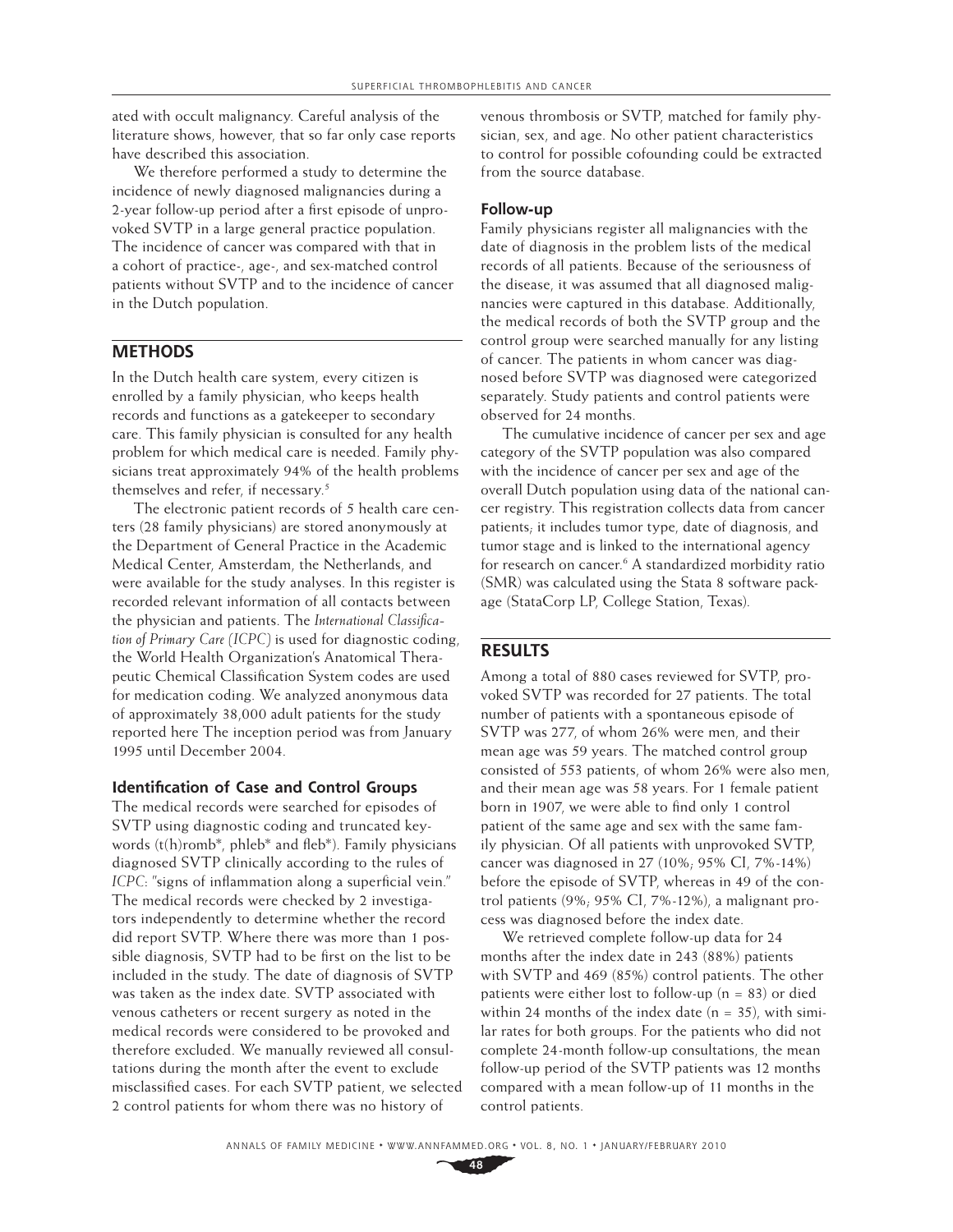| <b>Follow-up and Outcome</b>                                                 | <b>SVTP Patients</b> |          | <b>Control Group</b> |           | Absolute                        |
|------------------------------------------------------------------------------|----------------------|----------|----------------------|-----------|---------------------------------|
|                                                                              | No. (%)              | 95% CI   | No. (%)              | 95% CI    | <b>Difference</b><br>% (95% CI) |
| Patients with incomplete<br>follow-up                                        | 34 (12)              | $8 - 16$ | 84 (15)              | $12 - 18$ | $-3$ ( $-8$ to 2)               |
| Deaths within 24 months after<br>index date                                  | 16(6)                | 3-9      | 19(3)                | $2 - 5$   | $2$ (-1 to 5)                   |
| Patients with newly diagnosed<br>cancer within 24 months<br>after index date | 5(2)                 | $1-5$    | 10(2)                | $1 - 4$   | $0$ (-2 to 2)                   |
| Recurrent SVTP in patients with-<br>out cancer at study entry                | 18(7)                | $4 - 11$ | N A                  | N A       | NA.                             |

11%) experienced at least 1 recurrent episode of SVTP during the 2-year follow-up period. The mean age of these patients was 62 years (35-87 years) and 14 of them were women. The median period between the first episode of SVTP and its recurrence was 12 months (0.6-23.0 months). A malignancy was diagnosed during the follow-up period in 1 patient with recurrent SVTP (6%; 95% CI, 0.1%-27%). Careful review of his medical records (including hospital

In 5 of 250 patients with SVTP who did not have cancer at study entry (2%; 95% CI, 1%-5%), a new malignancy was diagnosed within 24 months after the diagnosis of spontaneous SVTP compared with 10 new malignancies in the 504 control patients who did not have cancer at study entry (2%; 95% CI, 1%-4%). The outcomes are summarized in Table 1. Two of the 5 patients with newly diagnosed cancer in the SVTP group died within the 24-month follow-up period compared with 2 of the 10 control patients with a newly diagnosed malignancy. None of the other cancer patients in the SVTP and control groups were lost to follow-up. The types of cancer are described in Table 2. Compared with the overall Dutch population, no difference was observed in the incidence of cancer in 2 years after the index date, SMR = 1.1 (95% CI,  $(0.5 - 2.7)$ .

Of all 245 patients with SVTP who did not have cancer at study entry or during follow-up, 5 patients (2%) died before the end of the 24-month follow-up period (Table 1). In the control group 11 (2%) of the 494 patients died within 24 months after the index date. No death was associated with cancer.

Of the 250 patients with SVTP who did not have cancer at study entry, 18 patients (7%; 95% CI, 4%-

| After the Index Date<br><b>SVTP Group</b>                                                                                            | <b>Control Group</b>                                                                                                                 |  |
|--------------------------------------------------------------------------------------------------------------------------------------|--------------------------------------------------------------------------------------------------------------------------------------|--|
| Myelodysplastic syndrome<br>Urothelial cell carcinoma, bladder<br>Pancreatic carcinoma<br>Ovarian carcinoma<br>Gallbladder carcinoma | Breast carcinoma <sup>a</sup><br>Bronchial carcinoma<br>Urothelial cell carcinoma.<br>hladder<br>Unknown primary origin <sup>b</sup> |  |
| $SVTP = superfield$ venous thrombophlebitis.<br>$\Delta$ N = 6 cases.<br>$b$ N = 2 cases.                                            |                                                                                                                                      |  |

records) showed that a kidney cell carcinoma was present (but not diagnosed) when he had his first episode of SVTP diagnosed.

## **DISCUSSION**

In this case-control study we found no increased incidence of cancer after the diagnosis of a first episode of unprovoked SVTP. During the 2-year observation period after a diagnosis of SVTP, the cumulative incidence of cancer was  $2\%$  (95% CI, 1%-5%). These findings were confirmed after comparing the incidence of new cancers in the patients who had SVTP with the incidence of new cancers in the overall Dutch population (SMR 1.1; 95% CI, 0.5%-2.7%). Two or more episodes of SVTP might be associated with a higher risk of cancer, but in the present cohort it occurred in only 1 patient.

We acknowledge some strengths and limitations of this work. To our knowledge this empirical study is the first in general practice that determines the possible association of spontaneous SVTP with cancer. A sensitive search strategy was used within the registry to identify patients with SVTP, which we believe made the identification of patients with SVTP almost complete. Furthermore, we believe that the recording system made complete ascertainment of diagnosed cancers likely, especially given the importance of this disease for daily practice. Finally, we used the same search strategy for both groups and matched for family physician to ensure that cases and controls were comparable.

A limitation of the study is the lack of objective assessment of the diagnosis of SVTP. Family physicians diagnose SVTP clinically. An objective assessment of the diagnosis is performed only when deep venous thrombosis is also suspected. To diminish the number of misclassifications, we checked the medical records of these patients for 4 weeks after the date of diagnosis